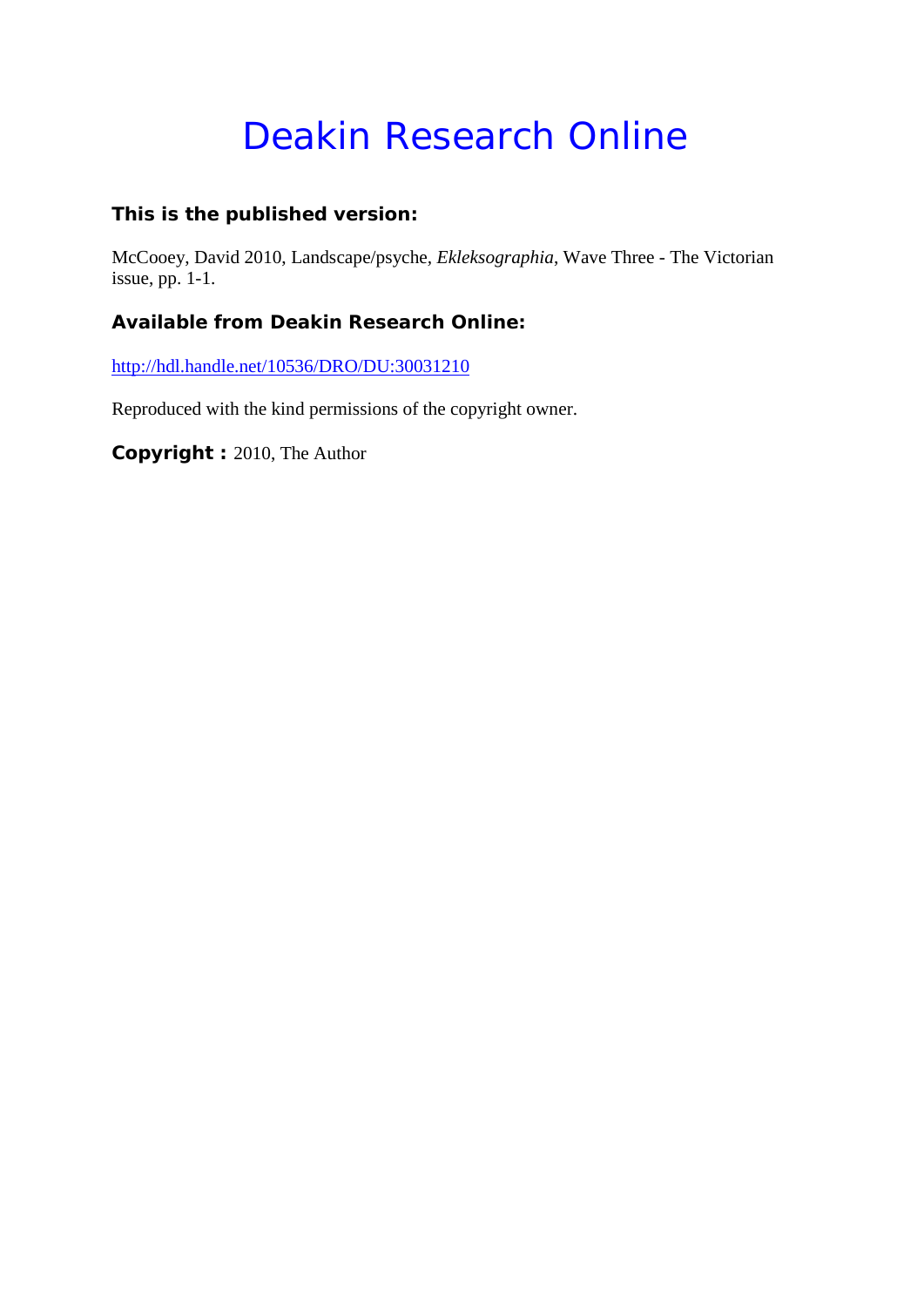# **ekleksographia wave three**

## **Landscape/Psyche**

Here modernity is a rumour.

The eucalypts, untidy as logic.

Anarchic birds and their noise, both wanting to be somewhere else.

The sun, bold atheist, making everything seem as it is.

Somewhere there is water, secrecy made audible.

The bliss of long grass inhabited by breeze.

Rocks and their values.

Somewhere—silent in its burrow—hides the wombat of pain.

# **Trio of Dips**

The kids are upstairs watching Border Patrol, while the guests

take in the views, and Real Estate moves the party along nicely.

*(i) Australian*

*(ii) American*

Fuck you, America, with your stars and stripes and your hand guns for children. Home | About Us | Contact Us

## **Ekleksographia: Wave Three**

November, 2010

### **Poetry**

Landscape/Psyche

- o Trio of Dips
- 5

### **DAVID McCOOEY**

DAVID McCOOEY's debut collection of poems, *Blister Pack,* was published by Salt in 2005. It won the Mary Gilmore Award and was short-listed for four other major Australian literary awards, including the Melbourne Prize for Literature. His poems have been published in numerous anthologies, journals, and newspapers. He is also a prize-winning critic, and the Deputy General Editor of the Macquarie PEN Anthology of Australian Literature (published internationally as The Literature of Australia). He is Associate Professor at Deakin University where he teaches and researches in literary studies and professional and creative writing.